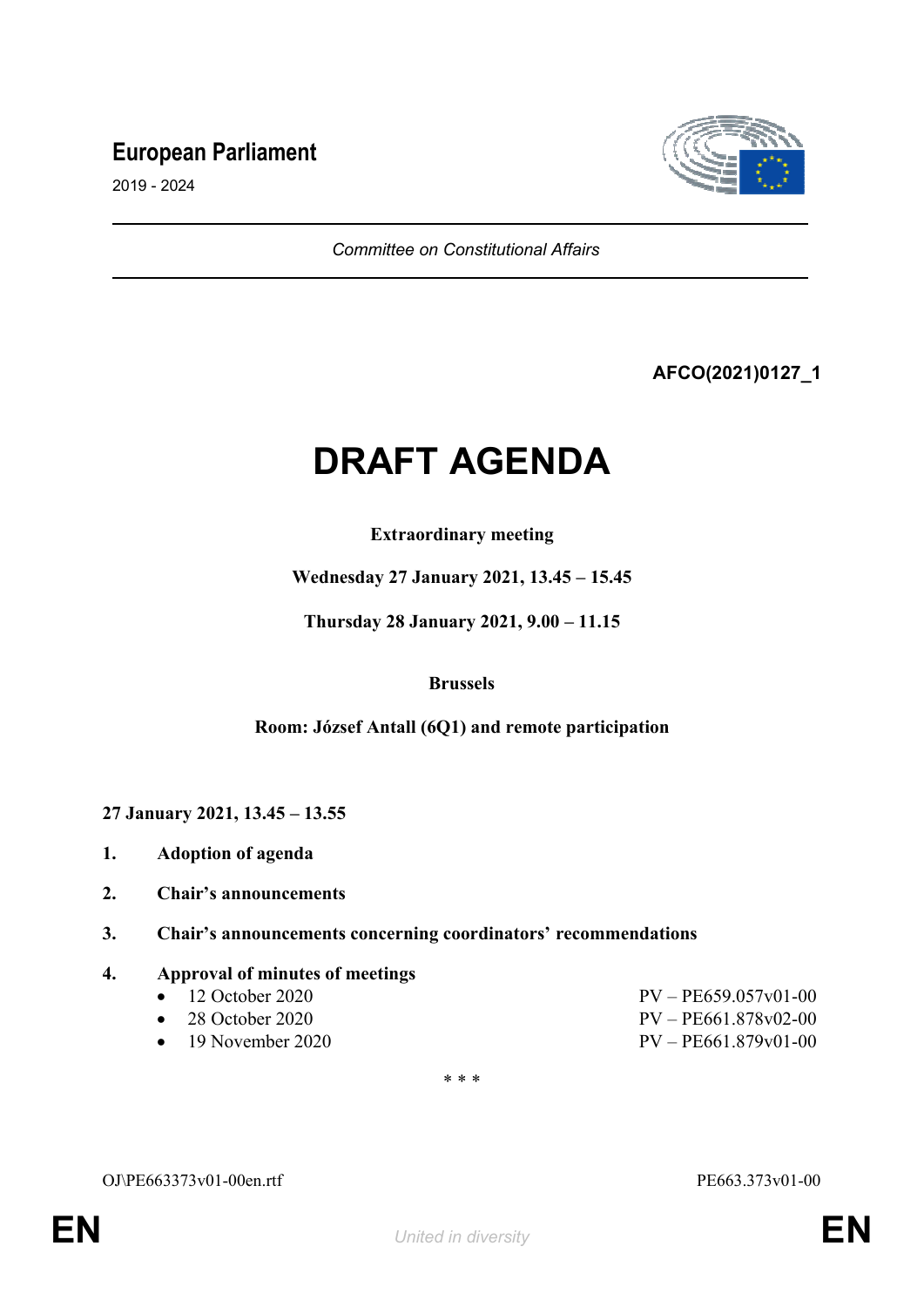**27 January 2021, 13.55**

*\*\*\* Remote voting procedure \*\*\**

*Checking of the quorum and opening of the 1st session of the remote voting procedure on AMENDMENTS (in parallel with Committee proceedings)*

*Members taking part in the vote, either present in the committee meeting room or via remote participation, will cast their votes via the application iVote*

*The precise time of the opening and closing of the votes, provisionally scheduled from 14:00 to 15:15, will be announced by the Chair*

**5. 2019 discharge: General budget of the EU - Council and European Council** AFCO/9/03746

2020/2142(DEC) COM(2020)0288[03] – C9-0222/2020

Rapporteur for the opinion: Antonio Tajani (PPE) PA – PE660.215v01-00

Responsible:

CONT – Pascal Durand (Renew) PR – PE655.987v01-00

AM – PE662.174v01-00

- Adoption of amendments
- Deadline for tabling amendments:**16 December 2020, 12.00**

*\*\*\* End of remote voting procedure \*\*\**

\* \* \*

*(in parallel with the remote voting procedure for amendments)*

**6. Working Document on Citizens' and civil society's participation in the Conference on the Future of Europe** AFCO/9/04704 Co- rapporteurs: Helmut Scholz (The Left)

Daniel Freund (Verts/ALE)

Consideration of working document

# **27 January 2021, 14.30**

- **7. Council Presidency** AFCO/9/01050
	- Presentation of the Council Presidency's programme by Ms Ana Paula Zacarias, Secretary of State for European Affairs of the Portuguese Republic

\* \* \*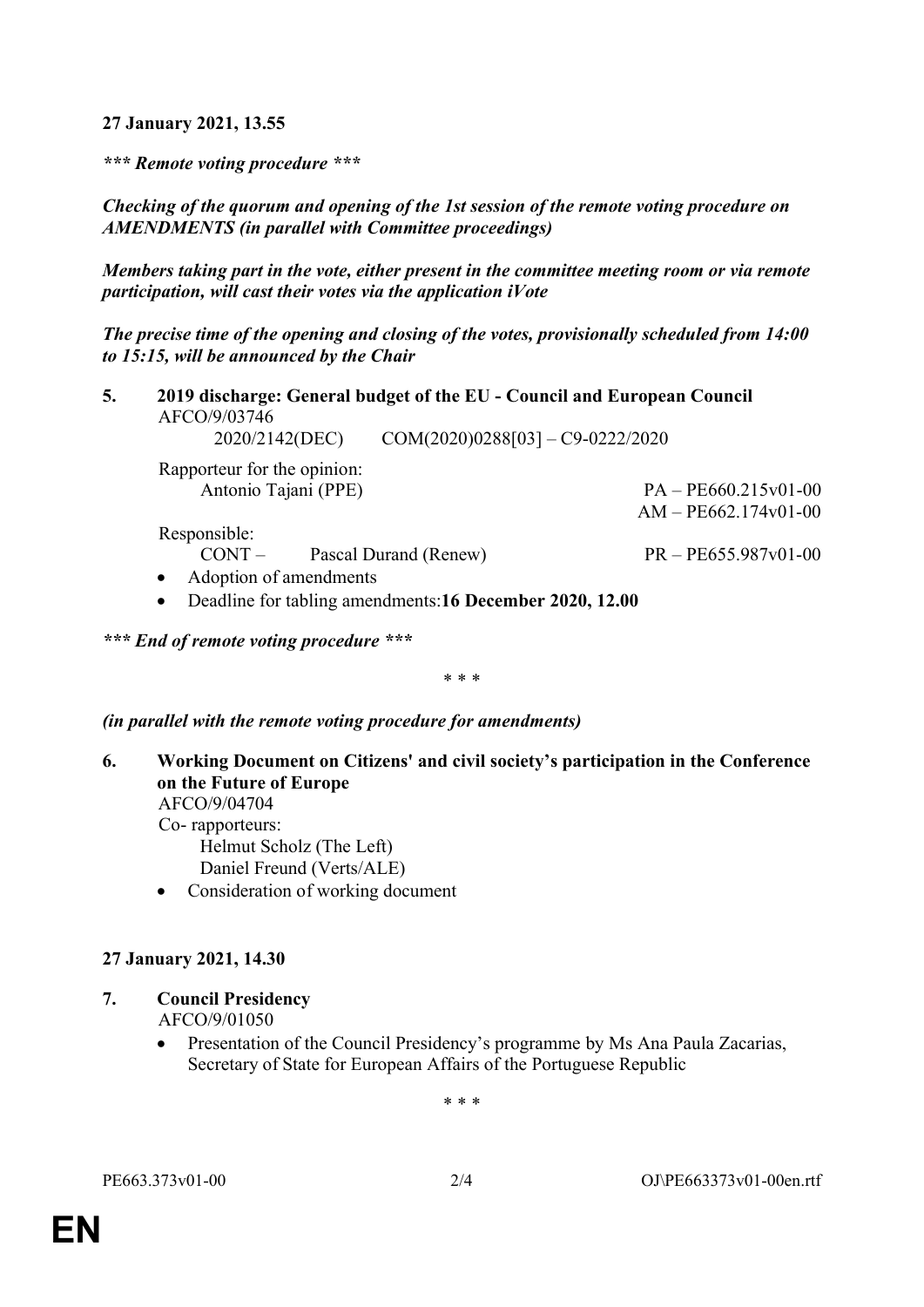**28 January 2021, 9.00 – 9.10**

**8. Resumption of the meeting and announcement by the Chair of the votes' results on amendments**

\* \* \*

**28 January 2021, 9.10**

*\*\*\* Remote voting procedure \*\*\**

*Checking of the quorum and opening of the 2nd session of the remote voting procedure on a FINAL VOTE (in parallel with Committee proceedings)*

*Members taking part in the vote, either present in the committee meeting room or via remote participation, will cast their votes via the application iVote*

*The precise time of the opening and closing of the votes, provisionally scheduled from 9:10 to 10:10, will be announced by the Chair*

| 9.  | 2019 discharge: General budget of the EU - Council and European Council<br>AFCO/9/03746<br>$2020/2142(DEC)$ $COM(2020)0288[03] - C9-0222/2020$   |                                                                            |
|-----|--------------------------------------------------------------------------------------------------------------------------------------------------|----------------------------------------------------------------------------|
|     | Rapporteur for the opinion:<br>Antonio Tajani (PPE)<br>Responsible:<br>$CONT$ – Pascal Durand (Renew)                                            | $PA - PE660.215v01-00$<br>$AM - PE662.174v01-00$<br>$PR - PE655.987v01-00$ |
|     | Adoption of draft opinion<br>٠<br>Deadline for tabling amendments:16 December 2020, 12.00<br>$\bullet$<br>*** End of remote voting procedure *** |                                                                            |
|     | * * *                                                                                                                                            |                                                                            |
|     | (in parallel with the remote voting procedure)                                                                                                   |                                                                            |
| 10. | Strengthening transparency and integrity in the EU institutions by setting up an<br>independent EU ethics body<br>AFCO/9/03618<br>2020/2133(INI) |                                                                            |
|     | Rapporteur:<br>Daniel Freund (Verts/ALE)                                                                                                         | $PR - PE663.273v01-00$                                                     |

Responsible: AFCO\* Opinions: CONT Mikuláš Peksa (Verts/ALE) PA – PE661.960v01-00

OJ\PE663373v01-00en.rtf 3/4 PE663.373v01-00